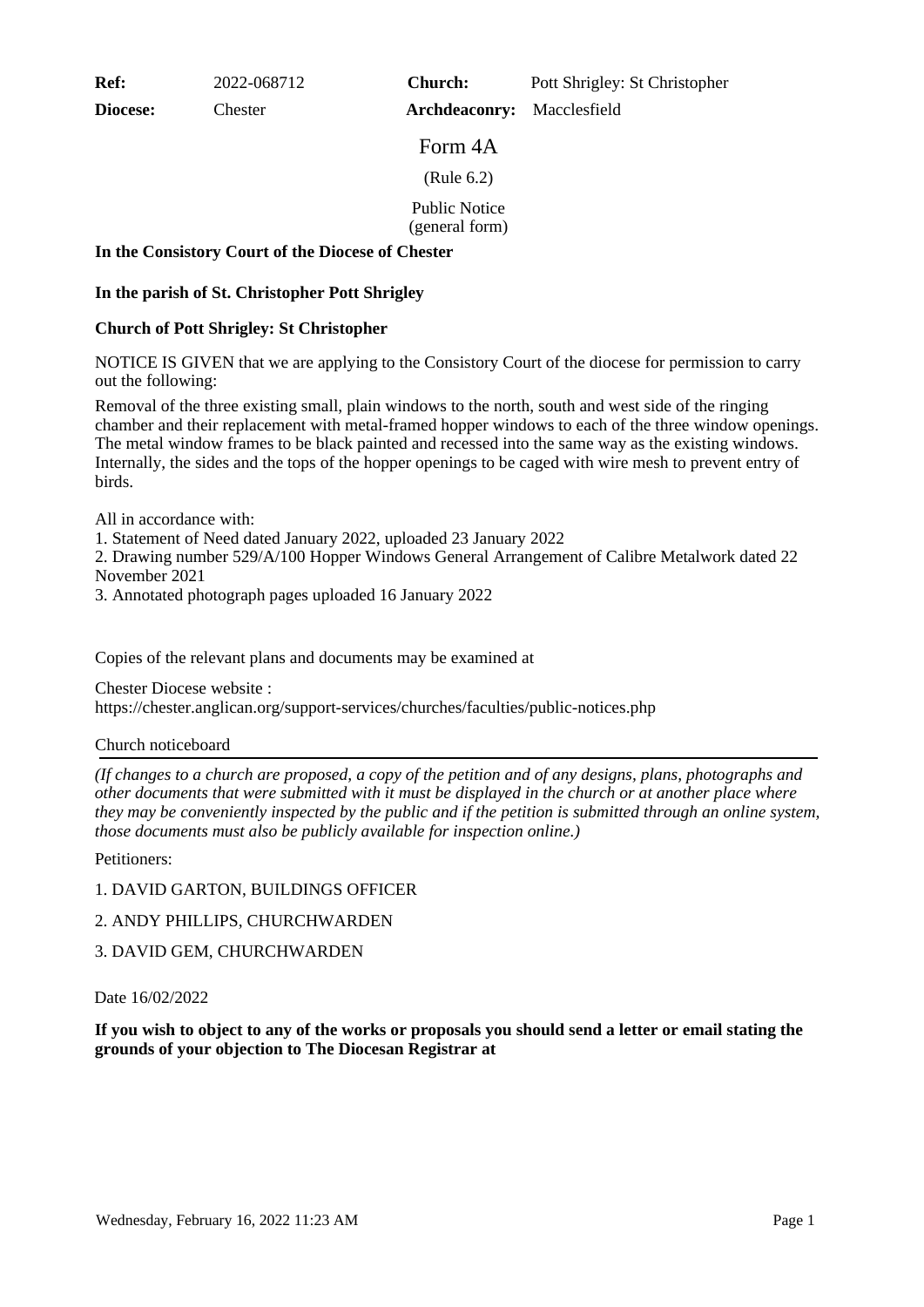Diocesan Register Diocese of Chester Church House 5500 Daresbury Park Daresbury WA4 4GE Warrington

jo.williams@chester.anglican.org

**so that your letter reaches the registrar not later than 18/03/2022. A letter of objection must include your name and address and state whether you live in the parish and/or your name is entered on the church electoral roll of the parish or any other basis on which you have an interest in the matter.**